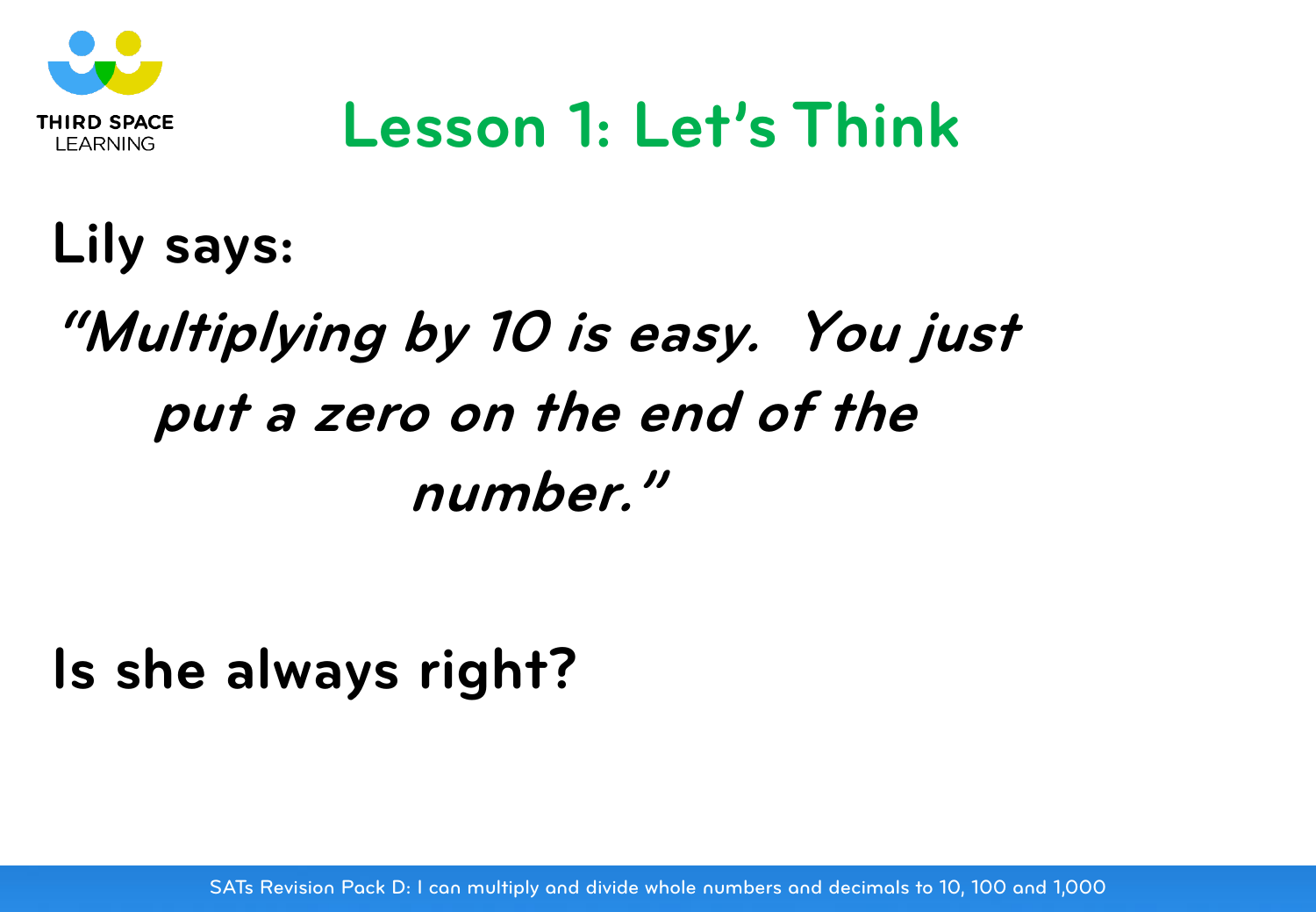

### **Lesson 1: Let's Apply**

#### **Match each calculation on the left to its answer on the right.**

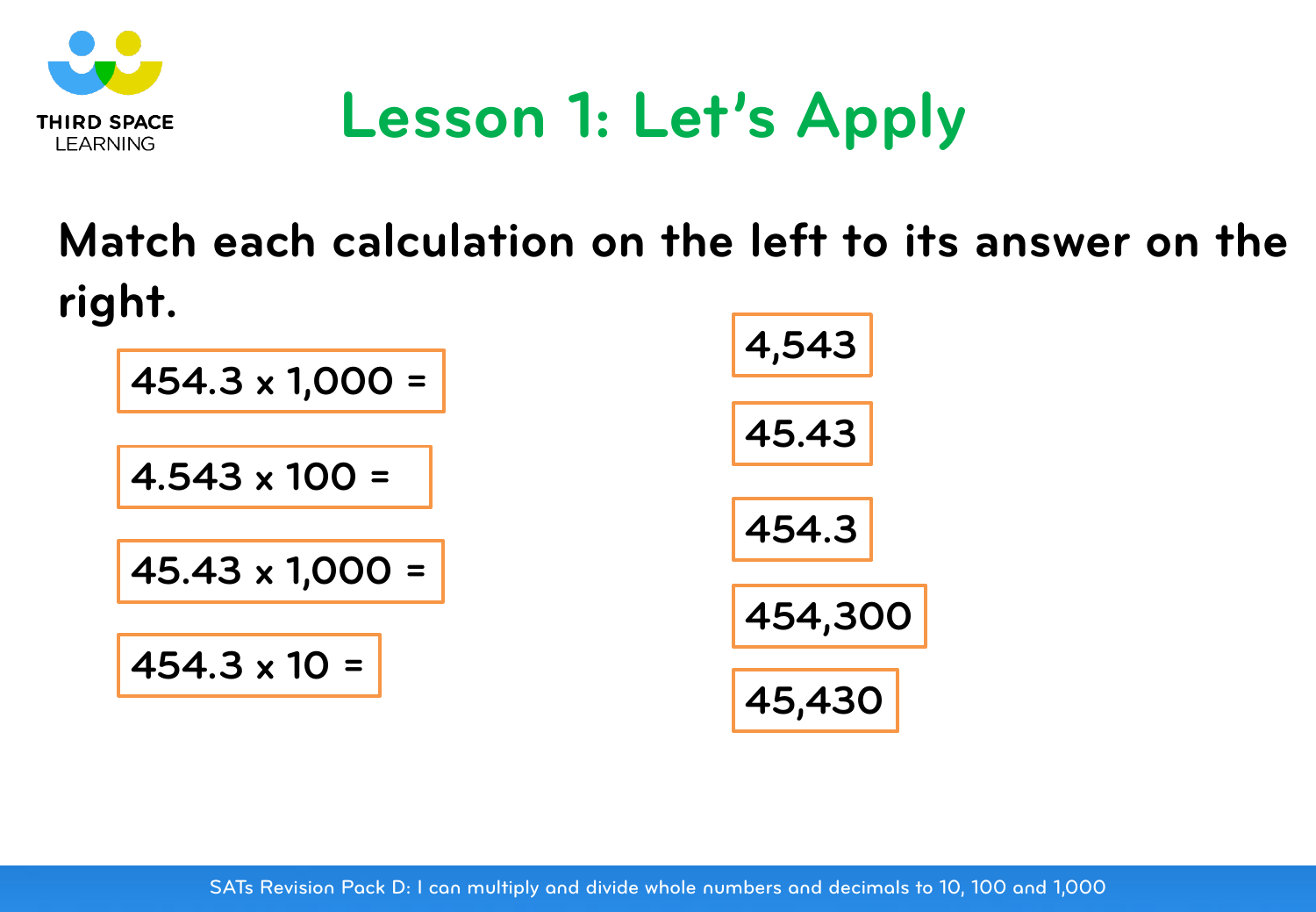

### **Lesson 2: Let's Think**

# **To convert from g to kg you divide by 1,000. Are all of these conversions correct?**

$$
6,483g = 6kg
$$
  
\n $8,764g = 8.764kg$   
\n $543g = 5.43kg$   
\n $8,542g = 85.42kg$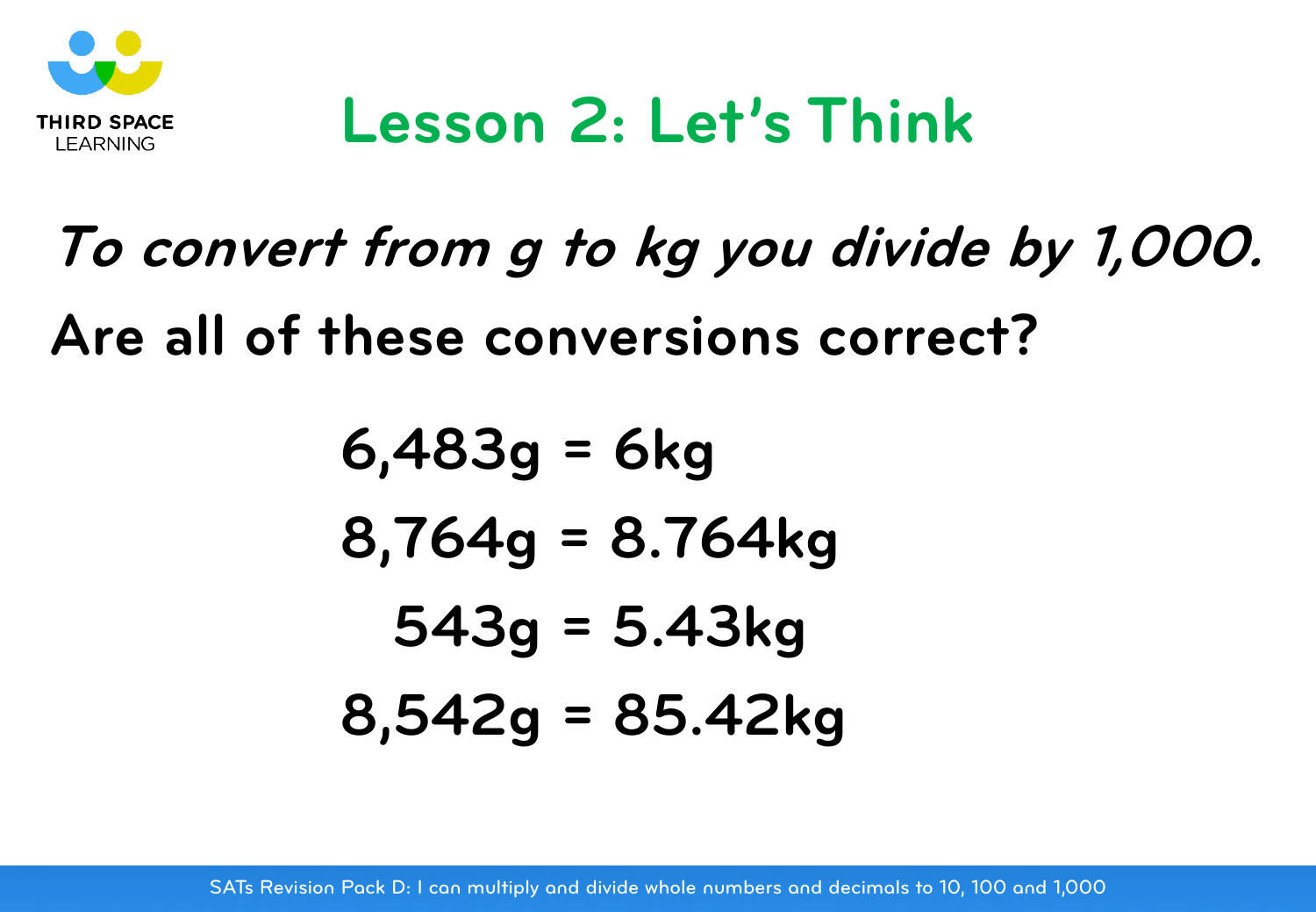

## **Lesson 2: Let's Apply**

#### **Match each calculation on the left to its answer on the right.**



**BONUS: Can you create a division question that has the 'spare' answer?**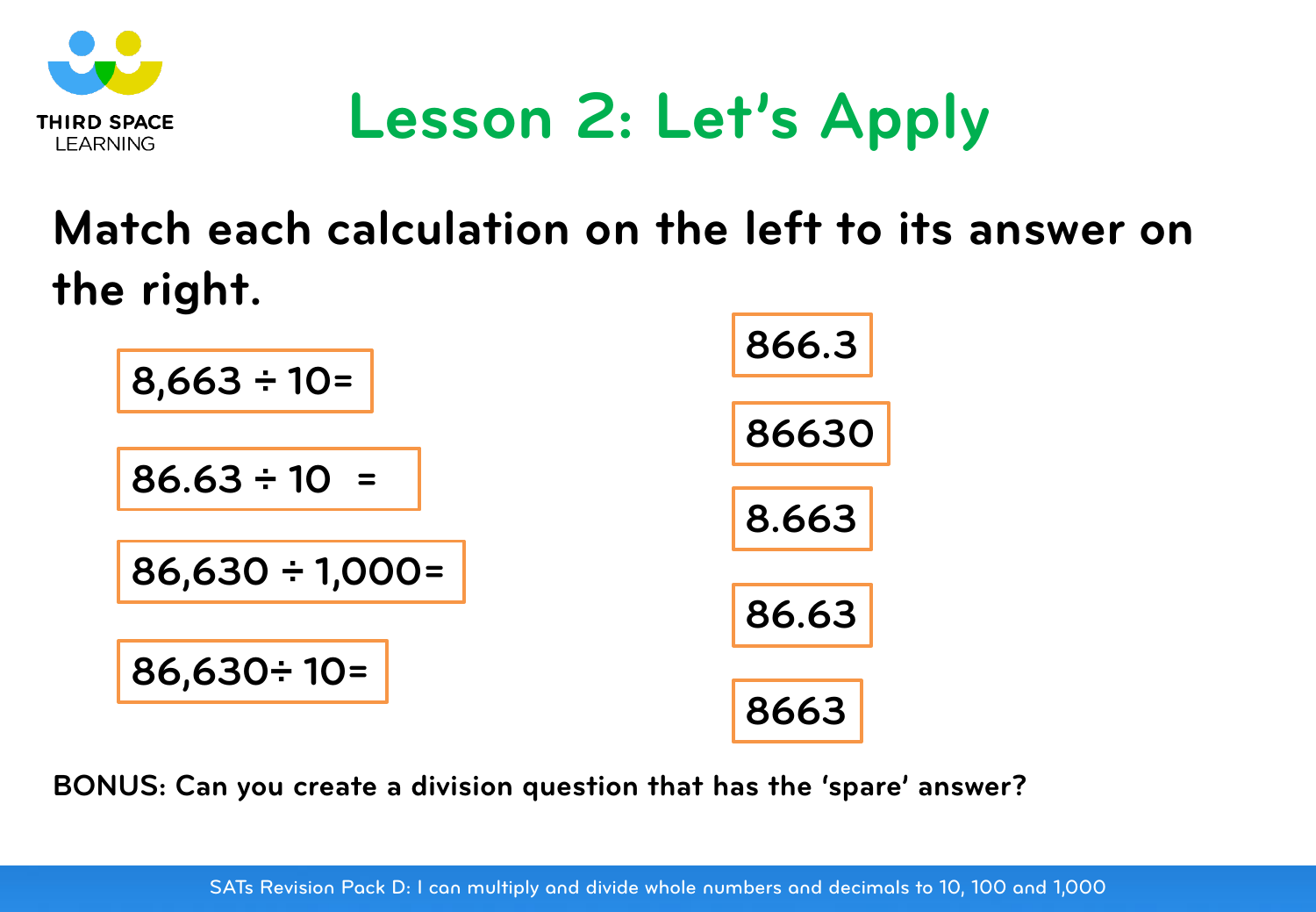

# **Create three hard and three easy questions that involve multiplying and/or dividing by 10, 100 or 1,000.**

**What makes the questions hard?** 

**What makes them easy?**